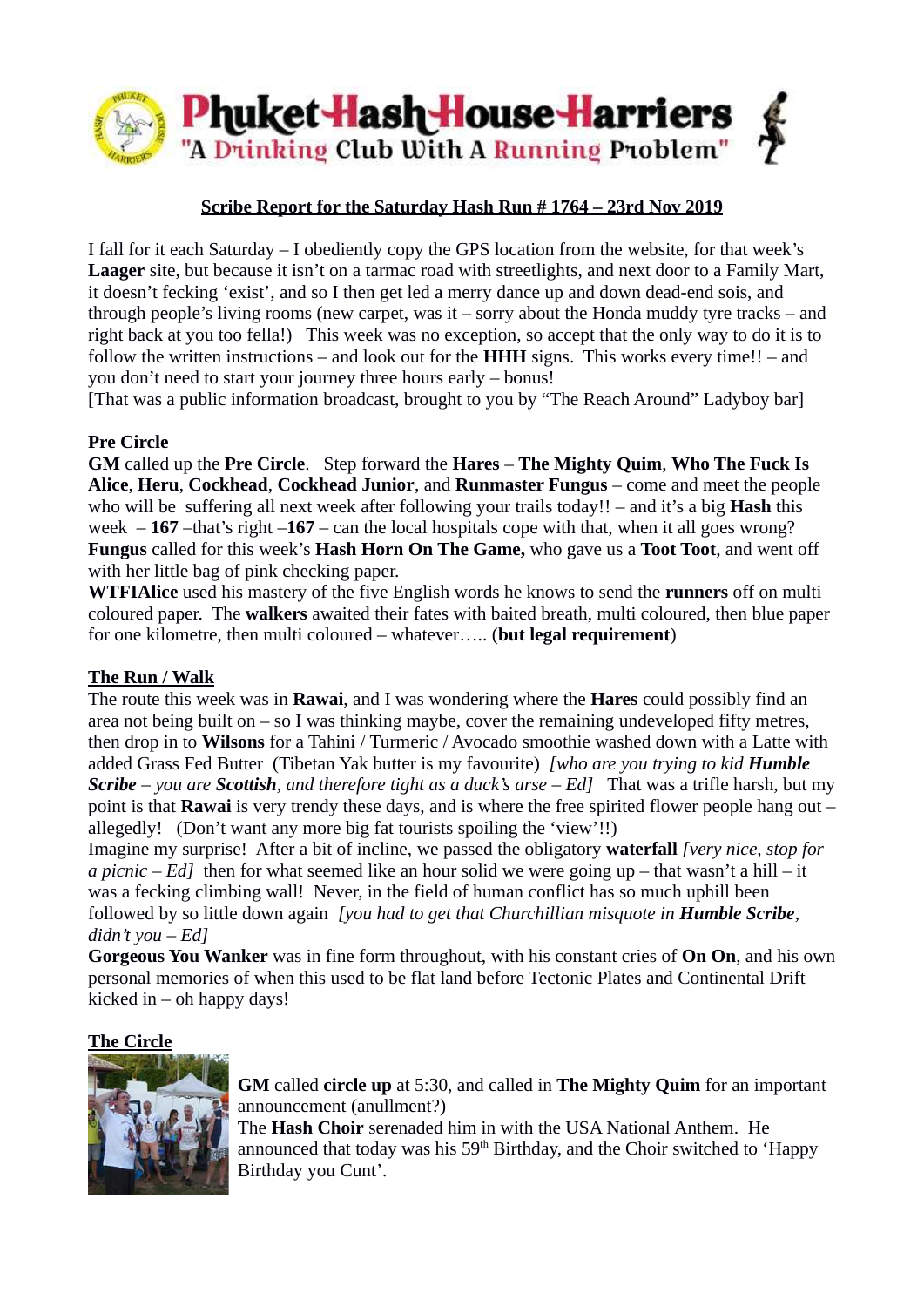

**GM** restored normal order with a down down for the **Hares** – all 20 of them – they're true blue. Next up was **Hash Horn On The Game** for a watery down down (she's always in training that girl).



**Lucky Lek** was called in, and enthralled the circle with his ever increasing vocabulary of big words "Attention, unbelievable, unforgettable – **anullments**!"



Enter **Browniebox**, a welcome visitor from the **Dubai Creek Hash** *[that's the one which named you Humble Scribe isn't it? – Ed]* Yes it is -- best I get a flight arranged!

Anyway, he bounced into the ring to tell the world about the **Dubai Creek Hash Two Thousand Run** celebrations to be held in **Dubai** (doh!) in **March 2020** – or is it – did he fuck that up? Chants of Ice Ice Ice.

Apparently the dates are from **Thursday 26th through to Saturday 28th March 2020**, and you could go crazy and add the **Intergulf Hash in Bahrain** to your itinerary the week before (**19th to 21st March**). Then, back in **Dubai**, there are **pre-lube events** / **runs** from **22nd to 25th March** leading up to the **2,000th run** celebrations. Full details on the **CH3 Dubai Creek Hash website** about costings, including supercheap (for Dubai) rates to stay on the **Queen Elizabeth 2 Cruiseship** – which just happens to be permanently moored there. He was put on the **ice** with his down down by **GM** – then he



melted into the crowd near the beer truck, to get more pissed – as he does so well – **Dubai's finest**!!



**Clitmas Pussy** announced her **Full Moon Birthday Hash Pool / Run** event at **Clitmass Pussy and Jungle Balls** modest 10 bathroom apartment – ok – villa complete with swimming pool (so 11 bathrooms then, really!), on **Sunday 8<sup>th</sup> of December.** Need to know numbers for catering. Cost will be **300Baht,** including food, and a beer truck will be there,

with cheap beer! Next week, **Piss In Boots** will be taking names and money off you  $-$  so come prepared! The **run** starts at 6:30 so get there before then, and wear

something bright and light as it is a S**treet Run**. Party on round (in?) the pool till **Jungle Balls** gets pissed, and tells us to get off his land! There is a suggestion to wear white togas, and make it a toga party  $-$  infamy  $-$  infamy they've all got it infamy! *[do you have a quote for every occasion Humble Scribe? – Ed]* Yes!





**Fungus** called in **Where the Fuck is Fagin, Sam Song and Piss Drinker**. Then he had a 'Senior Moment' and asked **Piss Drinker** what he was doing in the **circle**? He gave us our final update about the **Triathlon** next day. **Sam Song** is handing out maps, T-shirts, Car passes (has emergency number on it if we have a problem with the Police). Pick up your bag of goodies on the day – lots of ham and cheese, tuna sandwiches, potato chips?? (you mean crisps **Fungus**!) courtesy of **Wilma**. **Sam Song** and **Fagin** have stepped in and put a lot of work in to make this work – they're true blue – down down. (and we have achieved the required 90 volunteers – well done **Phuket Hash**)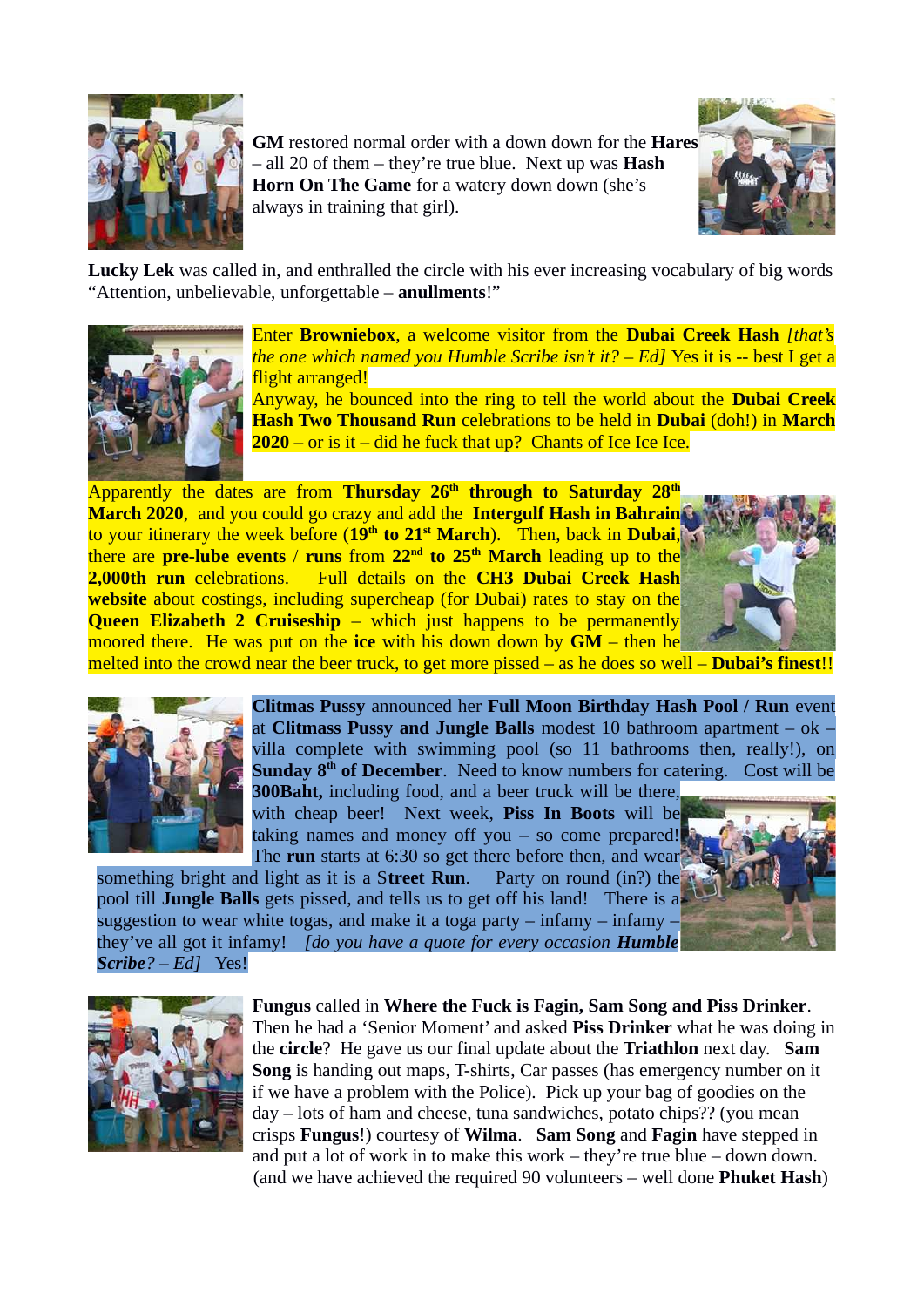

**Mister Fister** into circle – **Kamala Koma** run coming up on Tuesday – nice run ending on the beach, so can have a swim after it. Not a hard run – **Mr Wanker** walked it (on **Mr Fister's** shoulders) All the pick up points are on the **website**.

**GM** aska for ze **Campari** into ze **seercle**. He tella ze peeple about ze **bike hash** next day. Near ze **Tonsai** waterfall, and ees nice flat run, and you weel enjoy mucha. All ze details on ze **weba sitea** – don'ta forgetta your bikea!





# **GM** called in **Fungus** and **Invisible Man** to perform the

**Virgin** (or **Wirgin** – in Thailand, as **Hawaiian Hoe** pointed out – and he knows about these things!) **Initiation Ceremony** on the 14 **Wirgins** we have today. They have got off their couches from all round the world for this ritual humiliation, and five minutes of fame – take a bow **Corinne; Dominique; Etienne; Franck; Geir; Jean Paul; Marie; Marit; Mikial; Pierre; Rabbit; Sabrina; Sarha and Vid.**

Hands behind back – no hands – countdown  $3-2-1$  go – why were they born so beautiful – welcome to the **Phuket Hash** guys (well, the first 7 of them at least) – now go buy your **T-shirts**!

**GM** found a guy who made the **run** in his flip flops today – and had no accidents! And there were a couple of new shoes **run offences** – a young lady of **France** and **Piss Drinker**. While drinking their smelly cocktail of mud and beer from their shoes, our **Mademoiselle** from **Armentieres** became the inardvertant first winner of **Fungus's** newly invented Wet T-Shirt contest!



**GM** called in the **Hares**, and asked the **Hash** to think about the **Hash Shit / Good Run** vote later on, when the **chant-ometer** gets wheeled out – they're true blue – down down.

**Top Off** was iced for some reason, and **Mister Fister** recounted a "dumb and dumber"



conversation between **Top Off** and another **American** – a case of the pot calling the kettle black?

Enter the enchanting figure of **Oh Yeah**, who serenaded him with "you're dumb, you're dumb, you're really fucking dumb – if it wasn't for your mother, you'd be a drop of cum" – ending with that pelvic thrust which all members of the **Iron Pussy** seem to have mastered – what do they get up to on their **Hash runs**???

**Mister Fister** called in **Piss Drinker**, and our 400 year old Hasher **Mannekin Pis**. He was confused how **Piss Drinker** managed to injure his ear today on the run, but **Manneken Pis** came through unscathed – even though he has much bigger aural targets – see photo! Here's to big ears – they're true blue – down down *[That was a bit personal! – I approve – Ed]*





At this point, about 8 latecomers came back from their tour of **Rawai**, (does anyone actually do the walks completely these days?)  $[I do - Ed]$  Me too! These guys were the missing '**Wirgins**' and so **Fungus** performed round two of the **Wirgin Initiation Ceremony** – they're true blue – welcome to the **Phuket Hash**…. --- T-shirt stall is over there…….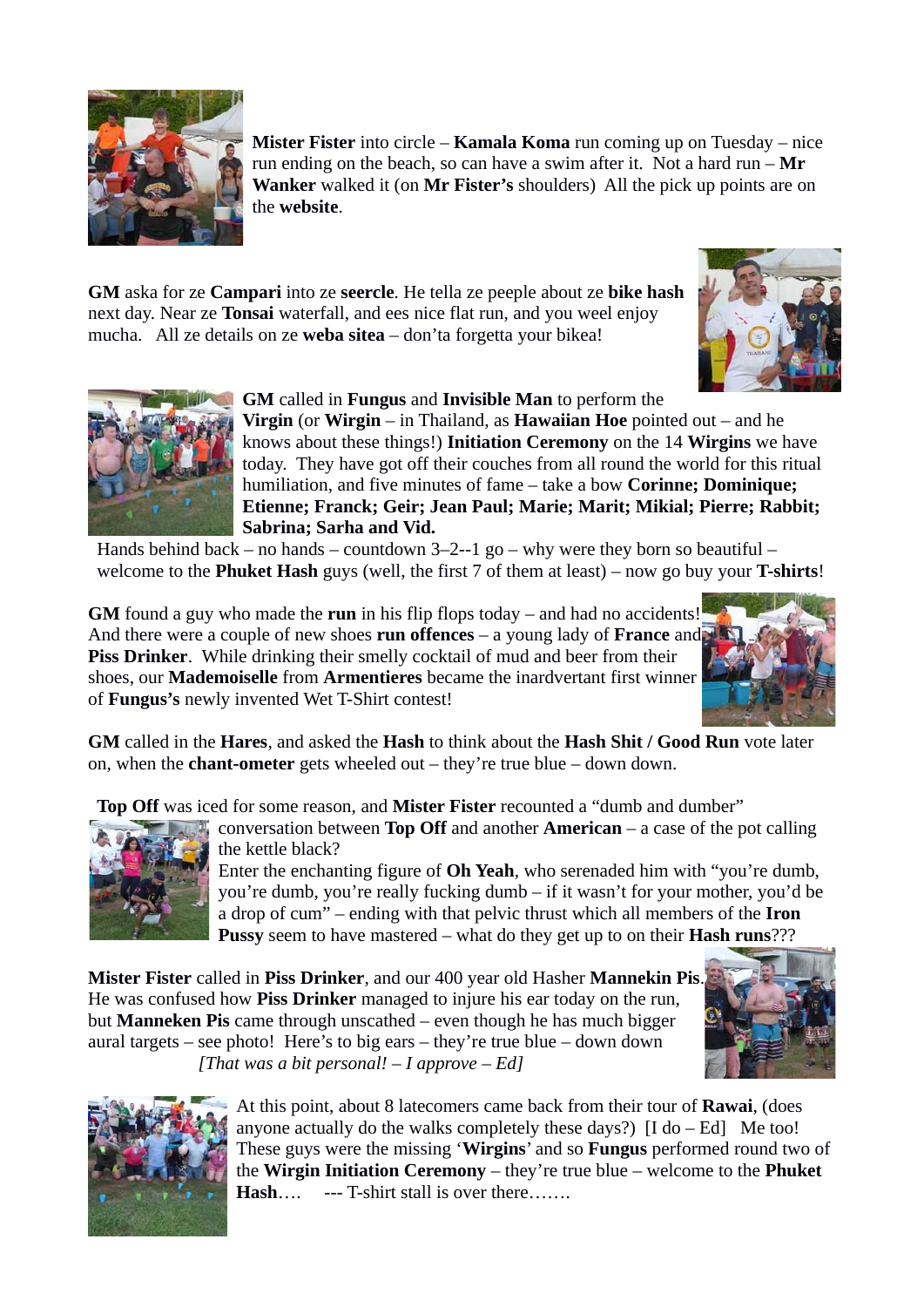**GM** called in **Steward chaser** (and 400 year old man) **Manneken Pis**, and he called up **Bunnykin Pis** to do a **Steward Spot**. The usual suspects were assembled in the circle for a little competition –

the **boys** (the boys?? who are you kidding??) against the **girls**.

A big mouth was placed in the centre (no change there – that happens every week!) and they all take turns at pressing down on the teeth until the mouth clamps shut on their finger (I can think of a variation to that method of play) *[You are going off paper again Humble Scribe – behave yourself – Ed]* OK.

 If the **guy** lost, he had to drop his shorts and get a smacked ass. If the **girl** lost, she got a petite smack on the derriere – is that fair I ask you?

After it was all over, **GM** called in **Bunnykin Pis** – **firstly** to say **well done**, but also to tell us that she had two months to think of her act – but only came up with it **today** at two o'clock!! So --**On the ice** with the **helmet from Hell!**

**GM** called in lots of today's visiting **Hashers** for their **down downs**, and thanked them for coming.

**Jungle Balls** iced **Tootsie** for illegal consumption of 3 **Hares beers** *[is that not a case for bringing back the guillotine – non? – Ed] –* well, Chateauneuf du Pape! Et autre chose! And that's my final word!





**GM** called **The Mighty Quim** in to say something funny! He told us again he was 59. 'More like 69 you old **cunt** ' jested **Not Cleaver** 

sidesplittingly.

In a change to the normal, he had decided to give **OUT** presents to deserving cases. First was **Butt Plug**, who got a condiment basket (stolen from **Shakers**) with first aid bits. Next benefactor was **WTFI Alice,** who (at the ripe old age of

77 – mon dieu!) had him up laying paper at 08:00hr on his **Birthday –** he's true blue…. With his **Uncle Sam USA hat** and **T-shirt** (and accompanied by shrieks from **Go Go Trump**) he presented a peace medal to **Putin My Ass**, for his participation in the USA elections.

Most of this was done in complete darkness, so I'm guessing most of this:

All **Marauders** were summoned to bare all and dip their **butts** – in the iced water **butt**.

**Not Cleaver** in for his **333 run reward** shirt –helped by Poe Position I think?

**La lasagne** and **Fungus** in for his **444 run reward** shirt – they wrestled a bit!